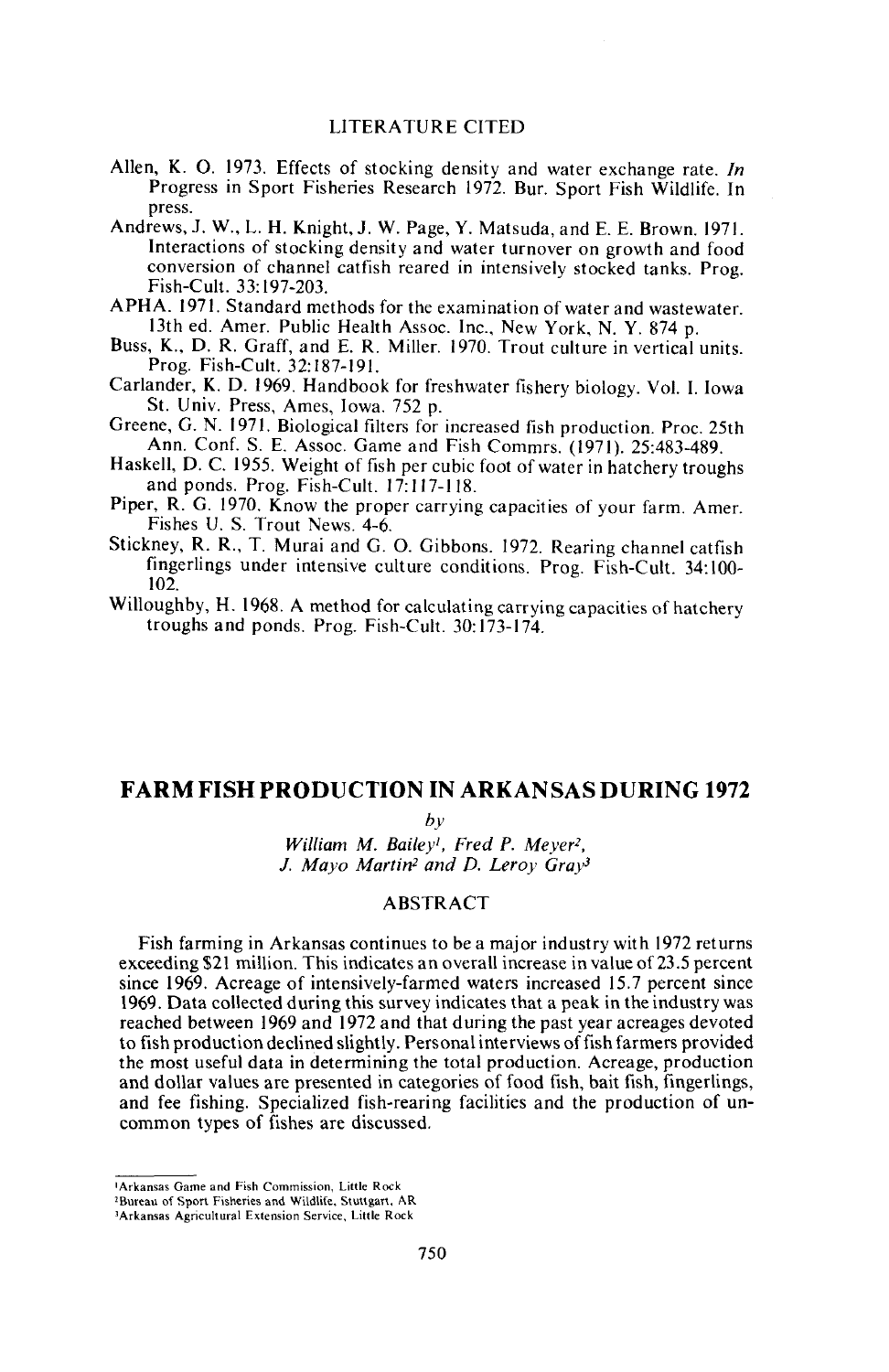## INTRODUCTION

An evaluation of Arkansas' fish farming industry has been reported every third year since 1966 to document its growth, production, and returns. Production almost doubled between 1966 and 1969. Ret urns of over nine million dollars were reported in 1966 (Meyer et ai, 1967). Returns of over \$17 million were reported in 1969 (Meyer et ai, 1970). Growth since 1969 has continued, but at a somewhat slower pace, as indicated by a gross return *of* over \$21 million in 1972.

Several factors account for the growth of the fish farming industry. Increased recreational demands by the general public have brought the production of bait fishes to the present levels and have made it possible to successfully operate fee fishing lakes. Technological advances, experienced management, and increased kr\owledge have also played an important role in increasing the production per acre and the total acreage in production.

This report is intended to relate what existed in 1972, to explain what happened and why, and to place a dollar value on the 1972 production.

## *Methods:*

It was felt that a much larger percentage of the fish producers would respond if they were contacted either personally or by telephone than if we used a mail questionnaire as in the past. This method assured that a response would be obtained from all of the larger farms which, if missed by the questionnaire, might result in a low or biased estimate.

Interviews were first conducted with the larger producers to insure that they would not be missed. The remaining fish farmers were sampled randomly, including those who have less than one acre in production and those having irrigation reservoirs, which may yield only a few pounds of fish per acre. The results of the random samples were later expanded to estimate the production of those farmers not interviewed. This figure was then added to the results obtained from the large farms. Interviews were conducted with the managers of 77.2 percent of the total acreage of fish farms in Arkansas. The estimates of acreage, yield, and value were obtained by asking fish producers to estimate their own yield and the average price received. Each farm was considered individually to obtain data on total acres, total pounds or numbers produced, and total values. Figures on these parameters were tallied and the mean was used to determine statistics for the state total.

### *Bait Fishes:*

By far, the greatest acreage in intensive fish culture in Arkansas is devoted to the production of bait fishes. In 1972, 29,091 acres were devoted to bait species. This represents an increase of 34.9 percent over the 21,550 acres reported (Meyer et ai, 1970) for 1969. This indicates continued growth, but at a slower rate than during the previous three year period. Some producers indicated that they were changing production and the total acreages indicate a slight decline in acreage has occurred since a peak between 1969 and 1972. This peak is believed to have occurred in 1971.

Golden shiners *(Notemigonus erysoleucas)* were produced in 91.2 percent of the acreage. This is approximately equal to the 1969 production when golden shiners made up 93.7 percent. Total acreage devoted to the culture of this important bait fish increased by 31.3 percent. Production in total pounds increased by 41.8 percent, but prices received declined 5.8 percent. Although some farms reported receiving up to two dollars per pound for shiners, most farms were unable to market all their minnows at sizes which command the highest prices. Prices of minnows which had reached the size of 20 pounds per 1,000 fish usually approximatel \$.50 per pound.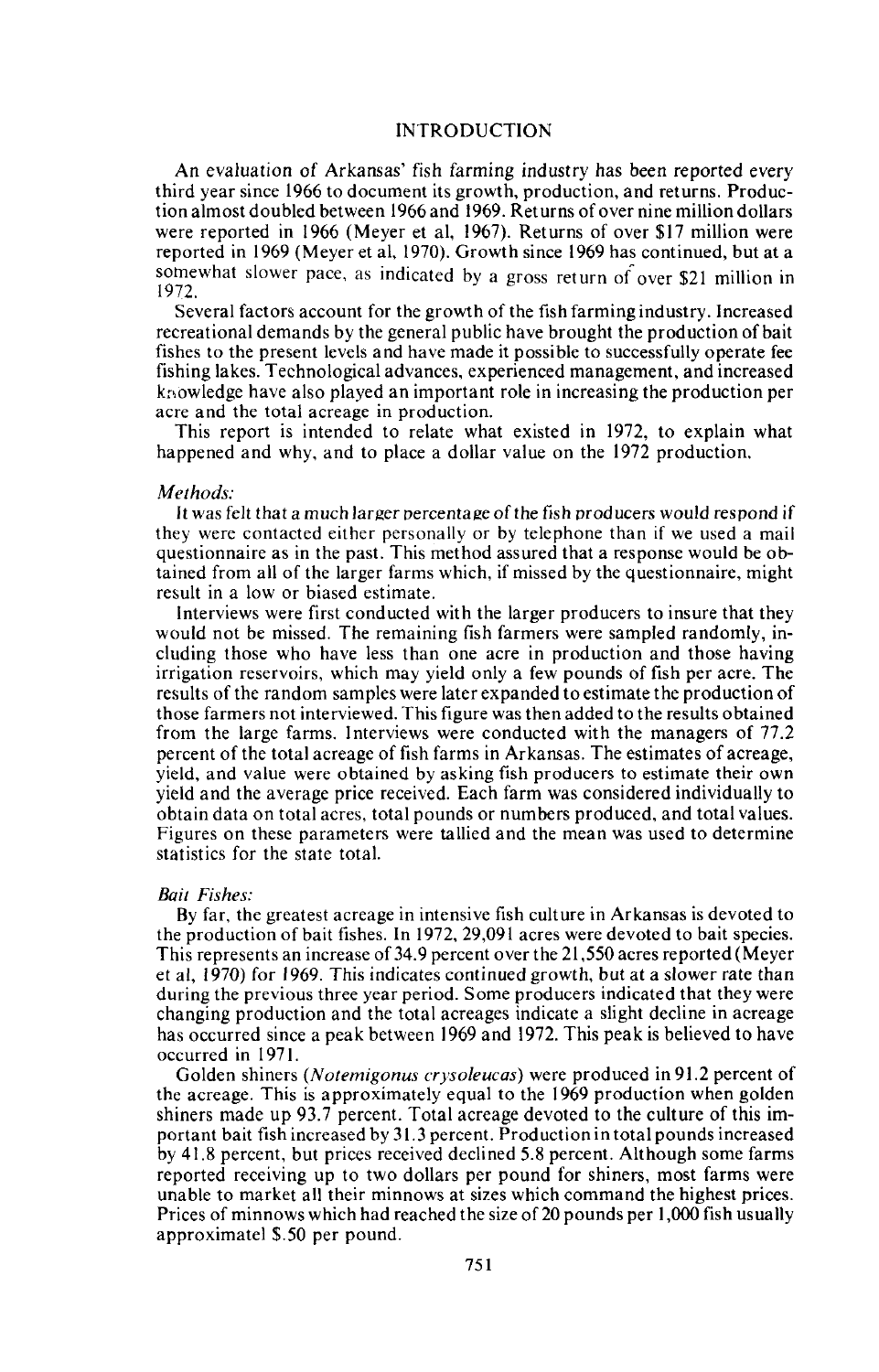Fat head minnows *(Pimphales notatus)* live well when used by anglers and are becoming more popular as a cultured bait fish. The acreage devoted to this species increased by 112.2 percent. The market for "tuffies", as they are called by fish producers, is not strictly limited to retail bait dealers. Many catfish producers use them as forage for catfish to reduce the cost of feeding. Per acre production offatheads increased by 28 percent over 1969, but the price received declined by 30.2 percent, resulting in a 10.8 percent reduction in the gross return per acre.

Goldfish *(Carassius auratus)* are being produced on more than twice the acreage in 1969. Production has increased by 60.3 percent on a per acre basis. The increases are due, in part, to the fact that goldfish can be raised very intensively. Less fresh water is necessary for the production of these fishes as they are more tolerant of low oxygen levels than other species.

Israeli carp *(Cyprinus carpio)* acreage declined by 30 percent but production on each acre increased 67.3 percent; resulting in greater total production than in 1969. Prices of carp declined by 12.3 percent over the three year period.

Generally, bait fish producers were most concerned about rising costs of production and the lack of corresponding rise in prices received for their product. In most cases, however, they anticipate a price increase which will compensate for rising costs. Some shifting of acreage occurred - from golden shiners or catfish to fathead minnows, soybeans or other arable crops, but it is expected that bait fish production will stabilize and have a rate of growth considerably slower than in past years.

## *Food Fishes:*

In Arkansas, the leading cultured food fish is the channel catfish *(Ictalurus* punctatus). More research was conducted and more advances were made in the culture of this species than any others, as is evident by the tremendous growth of this industry since 1966 in several southern states. In Arkansas; 9,392 acres of intensively-cultured food fish were harvested in 1972. At least 1,505 acres of channel catfish were produced but not harvested in 1972, bringing the total acreage in food fish production to 10,897. Most of this figure was devoted to channel catfish.

Acreage devoted solely to channel catfish increased by less than one percent over the past three years. The tremendous growth of the previous three year period was halted, due for the most part, to the narrowing profit margin in 1969 and 1970. Some small farms stopped producing but the number of new operations going into production just about equaled those that quit. Some catfish farms expanded, which accounted for the small growth, but some shifting to minnows, polyculture, or other crops was apparent. Per acre harvest on catfish farms increased by 6.9 percent over 1969, but the number of acres not harvested in 1972 resulted in an overall decrease in the total pounds of fish sold. An increase of 16 percent in the average price received resulted in an increase of 11.8 percent in total value of the catfish produced (including those produced in polyculture).

Generally, the polyculture which has become most common in Arkansas during the past few years is a combination of channel catfish, buffalofish *(lctiobus* sp.), largemouth bass *(Micropterus salmoides),* bream *(Lepomis* sp.), and occasionally crappie *(Pomoxis* sp.) and white amur *(Ctenopharyngodon ide//a).* It was reported that white amur (grass carp) increased production substantially in polyculture ponds. In most ponds used for polyculture, feeding is at a much lower level than in monoculture. Five hundred fifteen acres were devoted to polyculture in Arkansas in 1972. Two hundred acres of catfish ponds also produced small poundages of buffalofish or other species. A total of approximately one million pounds of all species was produced in polyculture in 1972 for an average of 1,914 pounds per acre.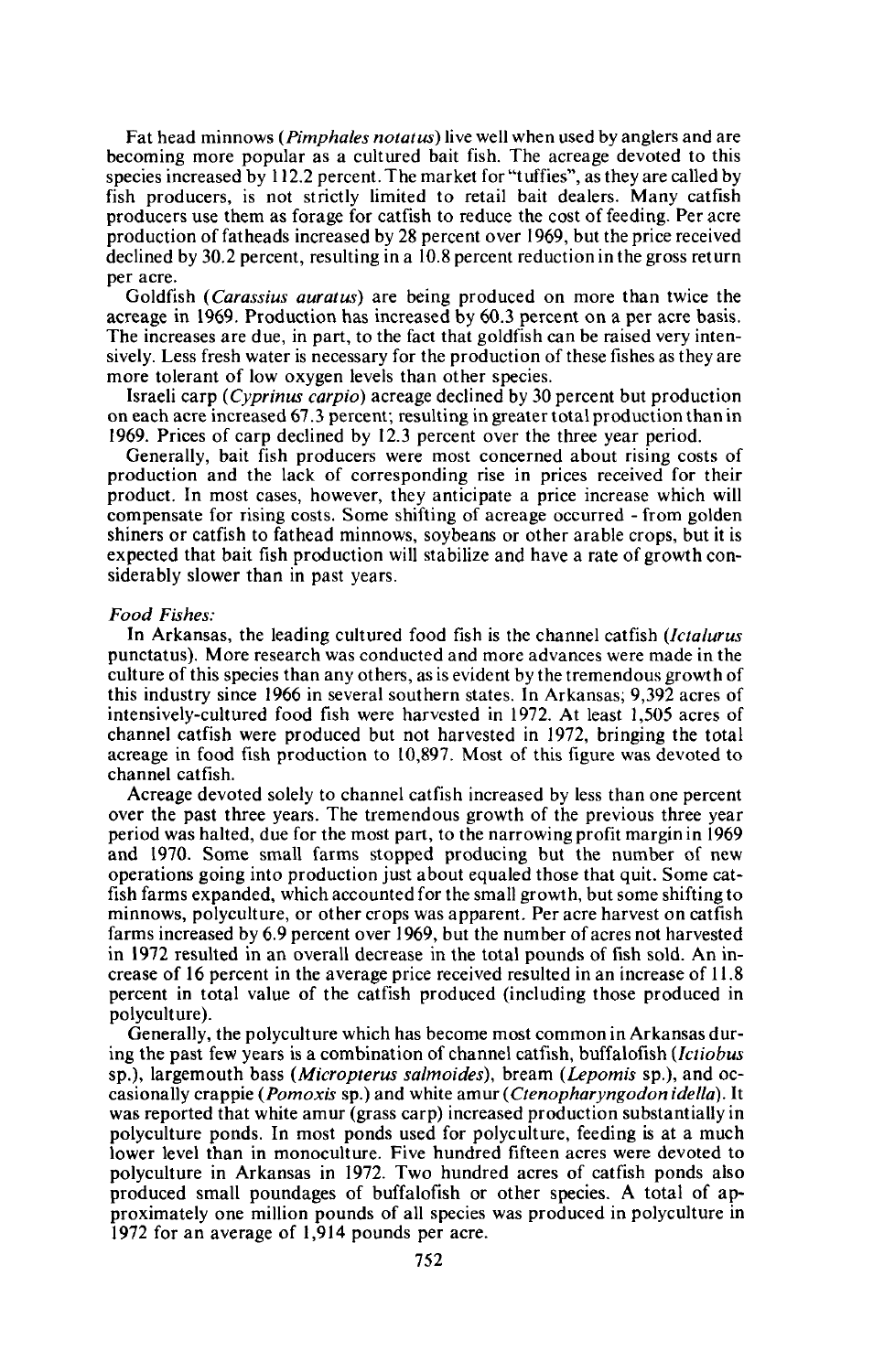Buffalofish were produced alone in only 363 acres in 1972. This, added to the 515 acres of polyculture, still represents a 57 percent reduction in the acreage devoted to buffalofish production. Total production of buffalofish in intensive culture decreased 68.8 percent. Prices for buffalofish averaged 18.8 cents per pound, considerably higher than the average received for wild buffalofish caught from the rivers and lakes, and more than double the price received in 1969.

Blue catfish *(lctalurus furcatus)* were produced on only 54 acres in 1972. Although a few are produced in ponds with channel catfish, this was considered negligible. Production of this fish declined as most farmers discovered that the channel catfish is more domesticated and brings as high a price. Practically all the acreage in blue catfish production in 1969 had been switched to either channel catfish or polyculture by 1972.

Trout production has not changed significantly since 1969. Since trout production is in raceways, acreage figures have little meaning. Some shifting did occur as farms changed owners. The net change in production was a 5 percent increase. Prices received increased 44.7 percent, resulting in a total increase of 53.3 percent in the value generated by this portion of the fish farming industry.

Nine thousand nine hundred fifty-nine acres of irrigation reservoirs, duck hunting club lakes, and other private lakes were licensed by the state to produce and sell fish. These reservoirs are usually only partially harvested once each year or harvested every three to five years. Some of these lakes are being used as rearing ponds for buffalofish caught in the wild during spring runs while the price is low. They are then harvested with gill or trammel nets during the summer when the commercial fishing season is closed or when the demand for buffalofish is high. The harvest from these reservoirs in 1972 was low. An estimated 256,000 pounds of buffalo were harvested from these reservoirs in addition to 44,000 pounds of other species.

Food fish producers expressed several fears or areas of concern. Many reported that good labor is difficult to obtain for the pay they can afford to give. Increasing feed prices caused great concern. The price of catfish must be increased to maintain a suitable profit margin, and some farmers felt that dressed catfish may price itself off the market. While this is unlikely, the fears and risk involved have caused a shifting of acreage to soybeans, a crop which became much higher priced during 1972.

The market for food fish was varied. Some processing plants stopped buying fish due to the lack of profit, but others continued to provide a ready outlet for fish, although the price paid by the processor was much lower than at some of the other outlets. Fish dressed at the farm commanded a higher price than was paid by processing plants, but many large farming operations lack the time to dress fish. Large quantities of fish were sold in the round to retail fish markets or directly to the consumer. Other farms had contracts with supermarkets or restaurants to provide fish as needed. Pay-lake operators also provided an outlet for farm raised fish.

#### *Fingerling Production:*

Channel catfish fingerlings were produced on 1,540 acres in 1972, a 9.1 percent increase since 1969. This facet of the industry fluctuated markedly during the three year period. Overproduction in 1970 resulted in a surplus and a corresponding drop in price. During the following year production stabilized as some farms skipped a year. In 1972, although greater acreage was in fingerling production, fewer fingerlings were produced. The market required larger fingerlings and this resulted in the production of a smaller number of fish per acre. The net result of the change was a 47.1 percent reduction in the number of fingerlings produced, a 34.2 percent increase in price (and size) and a 10.2 percent decrease in total value.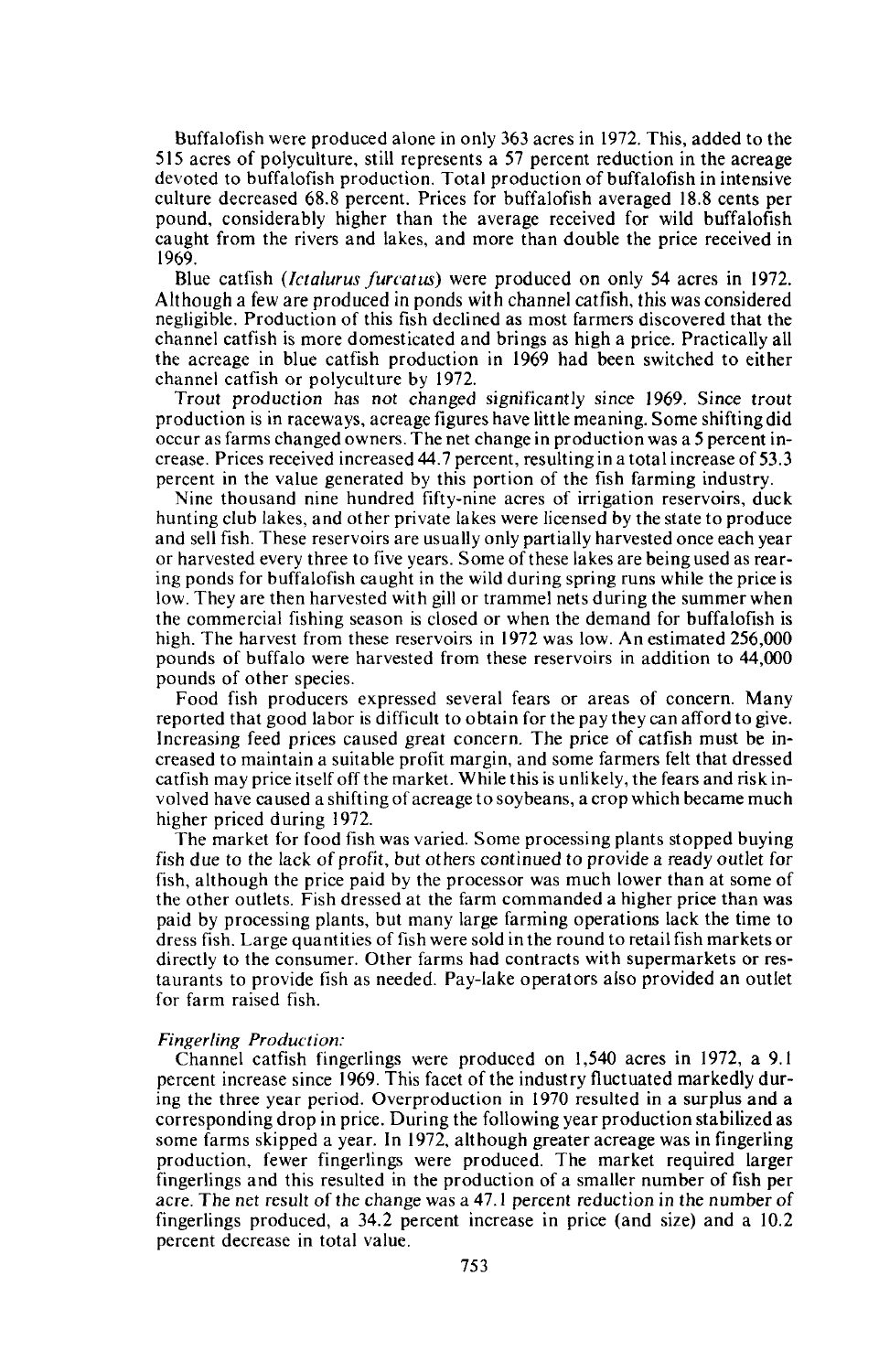Definite figures on buffalo fingerlings were difficult to obtain. Although farms acknowledged producing a few, none reported intensive production of buffalofish fingerlings and it is felt that production was negligible.

Blue catfish fingerlings were produced on 20 acres, a decline of 50 percent since 1969. As the channel catfish emerged as the most domesticated species of catfish, others were dropped. Production per acre of this species declined by 56.3 percent. Since the price was unchanged, the result was a decrease of 70.4 percent in the total value of the blue catfish fingerling industry.

Trout fingerling production increased by 21.3 percent, resulting in an increase of \$6,900. Other species, except specialty cultures (discussed later), were insignificant to the total production.

### *Fee Fishing:*

**In** 1972, 1,949 acres were used for fee fishing. Many fee fishing ponds are not intensively managed, but are simply stocked periodically with catchable or intermediate sized fish. Such ponds may be used for a variety of other purposes. Other ponds are used intensively, with managers keeping close records and restocking as needed. High prices were received where the public was assured of catching fish. Returns as high as \$7,500 per acre were obtained on some intensively managed catfish fee fishing lakes. Trout pools produced even higher returns. However, all trout production was reported as simple intensive culture of trout and will not be included in the statistics for fee fishing (Table I). By combining the intensive production with the extensive fee fishing operations, the gross value was \$285,100, excluding trout.

## *Other Types of Culture:*

Cages were used for the production of catfish during the three year period and in 1972 were used to produce trout in warm water lakes during the winter. The Arkansas Game and Fish Commission's program of leasing selected waters to fish producers for rearing fish in cages accounted for most of the caged fish production. Under this agreement, fish are fed in cages placed in an infertile lake. The lake receives added nutrients and the Commission receives a share of the fish produced to be used for stocking public waters. Two hundred fifteen thousand seven hundred pounds of channel catfish were produced in cages in 1972. Trout stocked in cages in 1972 were not harvested until the following spring and will be considered as part of the 1973 production.

Raceway culture was not significant in the production of fish in Arkansas except for trout, for which production figures have already been discussed. Some farmers were seriously considering a flow-through system, but were cautious because of the increased risk caused by recirculated water and the high cost of water required for a "once-through" system.

Tank and pool culture were insignificant.

#### *Uncommon Exotic Fishes:*

The production of white amur for the control of aquatic plants began in 1972. Several farms either imported fish from the Orient or took advantage of the Arkansas Game and Fish Commission's white amur fry distribution policy and produced fingerlings or intermediate fish for sale to private pond owners. An estimated 50,000 fish of this species was sold in 1972 at prices averaging \$1.00 each. Some farms constructed white amur hatcheries to meet demands for this fish.

Fancy goldfish, koi carp, and various tropical fish were produced on small acreages in tanks, raceways, and aquaria. Production of these fishes totaled 424,000 fish, sold at an average of  $7.3c$  each, and totaling \$30,900.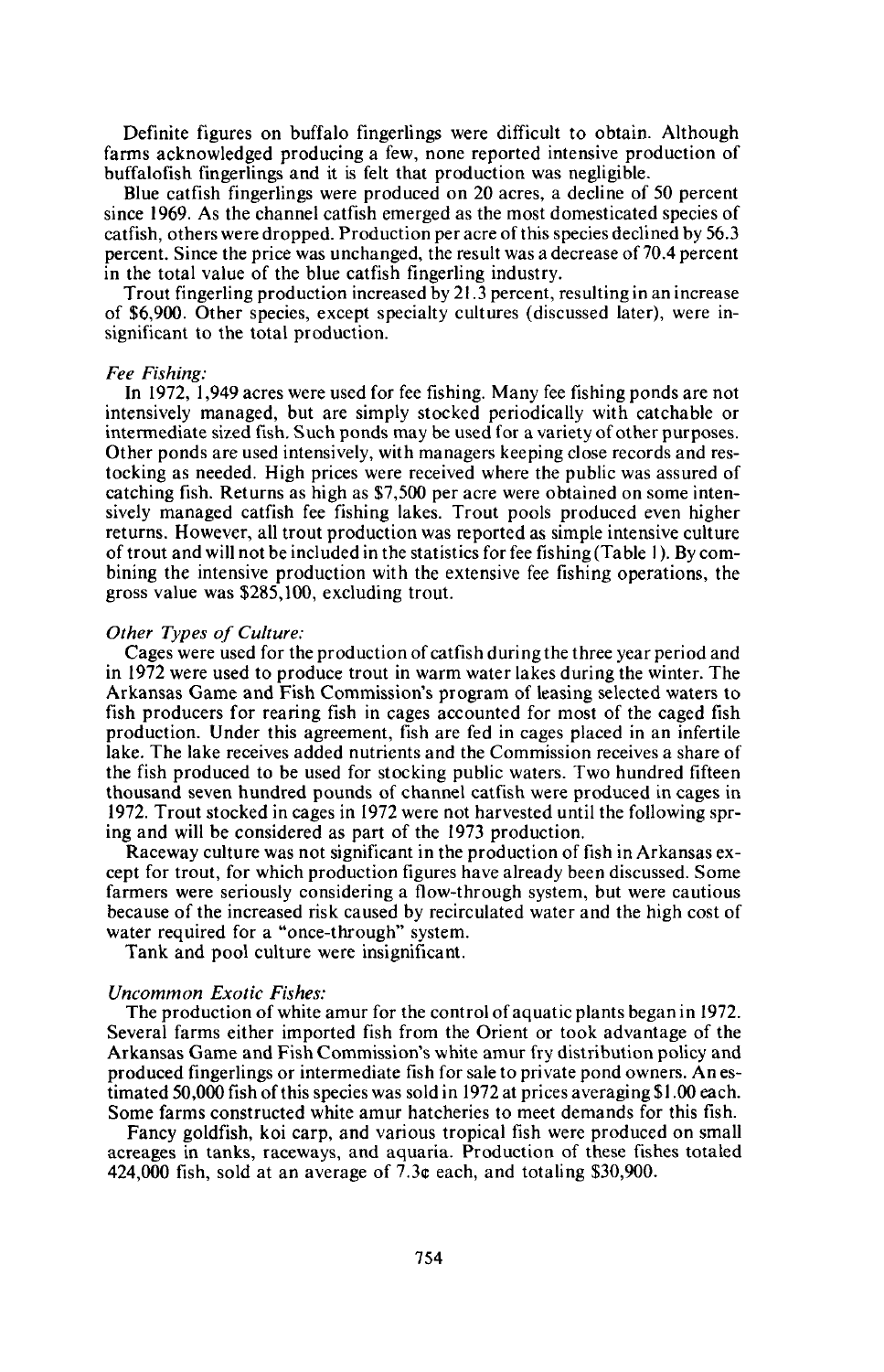## DISCUSSION

Fish production in Arkansas appears to have stabilized, although the general trend since 1969 indicates that it is still an expanding industry. Increased profits from grain production encouraged some shifting from fish to these crops, primarily soybeans. The major effects of the shifts, however, will not be apparent until 1973 data are available.

Increasing prices of fish feed (which practically doubled at the end of 1972), rising costs of dependable labor, concern about discharge permits (required first by the U. S. Army Corps of Engineers then by the Environmental Protection Agency), are all having an adverse effect on fish farming. These factors forced some small farms out of business, but new farms replaced many of those that closed. An increase in the prices received for the various species is expected.

Polyculture is becoming more popular as a method to achieve fairly high production at lower feed costs. The species involved vary, but farmers generally plan to stock a major production species, plus several which compliment it. Catfish, buffalo, white amur, and fathead minnows are used on some farms successfully.

Income from fish culture in Arkansas was in excess of \$21 ,000,000 at the farm level and does not include the income generated for the state through the related feed, chemical, fertilizer, equipment, and water industries. Retail prices at the consumer level were included in only the small portion of the report where fish were sold directly to consumers at the farm - thus cutting out the "middle man." Income computed at the second, and in some cases third, level would be greatly increased.

## **ACKNOWLEDGMENTS**

Production figures presented in this paper were collected and reported as Arkansas Project 2,1 57-D-Arkansas Game and Fish Commission, Commercial Fisheries Industry Survey. A Federal Aid to Commercial Fisheries project. The authors wish to thank Berry Beavers and Scott Henderson of the Arkansas Game and Fish Commission for assisting with some of the interviews.

## LITERATURE CITED

Meyer, Fred P., D. LeRoy Gray, William P. Mathis, J. Mayo Martin, and B. R. Wells. 1967. "Production and Returns from the Commercial Production of Fish in Arkansas During 1966." *Proceedings of the 21st Annual Conference of the Southeastern Association of Game and Fish Commissioners,* 1967. pp. 525-531.

Don S. Godwin, Randy Boyd, J. Mayo Martin, D. LeRoy Gray, and William P. Mathis. 1970. "Fish Production in Arkansas During 1969 as Compared to Other States." Proceedings of the 24th Annual Con*ference of the Southeastern Association of Game and Fish Commissioners, 1970.* pp. 497-506.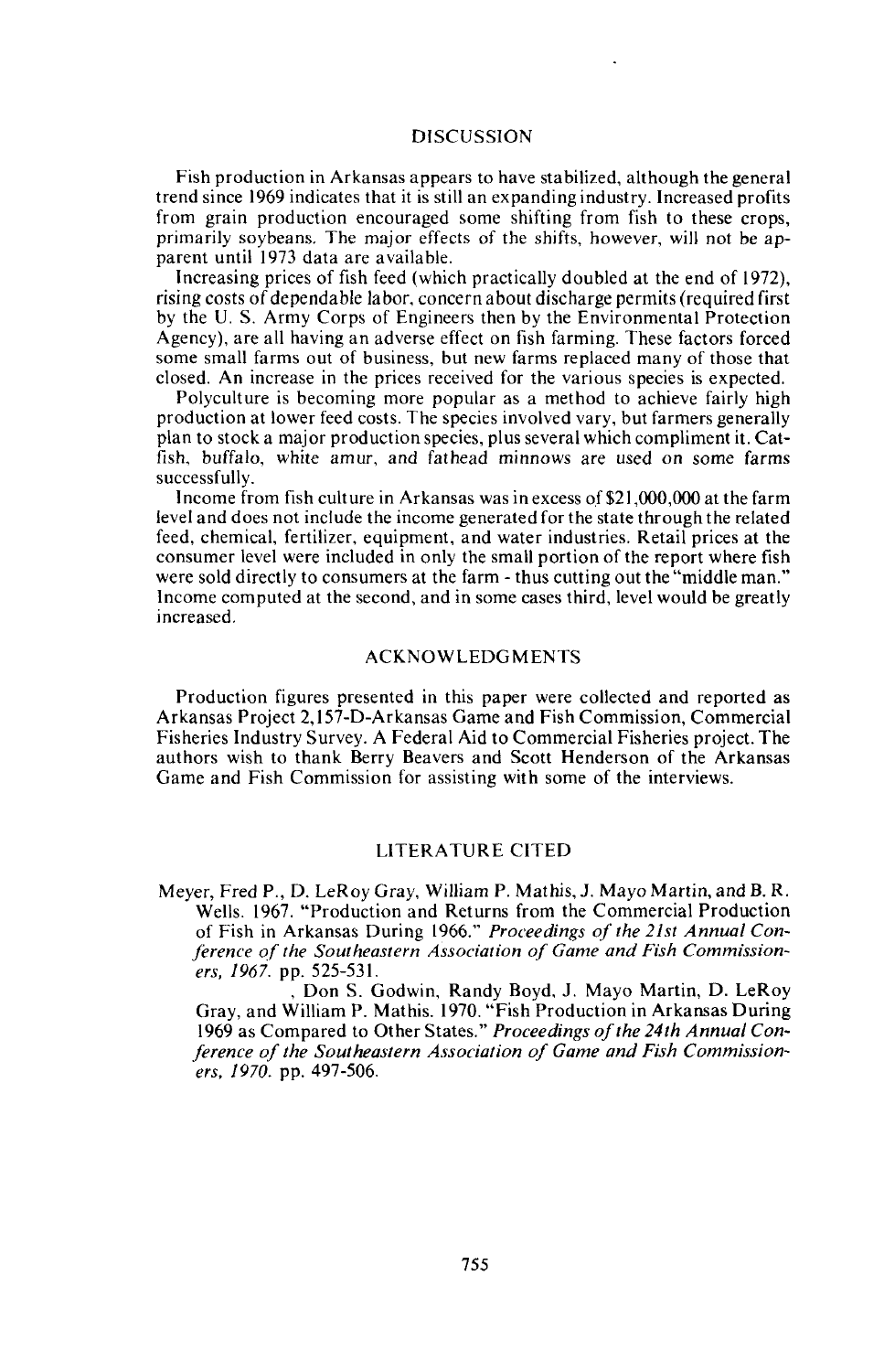|                                                                                | Acres                              | $\frac{\mathsf{Lb}/\mathsf{A}}{}$   | Total Lb                                                                                                | Price/Lb                                                            | Total Value                                                             |
|--------------------------------------------------------------------------------|------------------------------------|-------------------------------------|---------------------------------------------------------------------------------------------------------|---------------------------------------------------------------------|-------------------------------------------------------------------------|
| <b>BAIT FISHES</b>                                                             |                                    |                                     |                                                                                                         |                                                                     |                                                                         |
|                                                                                |                                    |                                     |                                                                                                         |                                                                     |                                                                         |
|                                                                                |                                    |                                     |                                                                                                         |                                                                     |                                                                         |
|                                                                                |                                    |                                     |                                                                                                         |                                                                     |                                                                         |
| Golden Shiner<br>Fathead Minnow<br>Goldfish<br>Israeli Carp<br>TOTAL           | 26,527<br>1,848<br>1,960<br>29,091 | ឆ្លូងខ្លួងនៃ<br>អ្នកប្រុស           | 8,992,700<br>709,600<br>505,200<br>261,300<br>0,468,800                                                 | 85555                                                               | \$ 8,812,800<br>688,300<br>434,700<br>448,900<br>148,900<br>510,084,700 |
|                                                                                |                                    |                                     |                                                                                                         |                                                                     |                                                                         |
| FOOD FISHES<br>Chamel Catfish<br>Blue Catfish<br>Buffalofish<br>Trout<br>Trout | INTENSIVE (HARVESTE                |                                     |                                                                                                         |                                                                     |                                                                         |
|                                                                                |                                    |                                     |                                                                                                         |                                                                     | 7,020,300                                                               |
|                                                                                |                                    |                                     |                                                                                                         |                                                                     |                                                                         |
|                                                                                |                                    |                                     |                                                                                                         |                                                                     |                                                                         |
|                                                                                |                                    |                                     |                                                                                                         |                                                                     |                                                                         |
|                                                                                | 8.43<br>8.587<br>8.677             | $\frac{1,892}{2,000}$               | $\begin{array}{r} 15,955,200 \\ 108,000 \\ 192,100 \\ 1,655,000 \\ 1,655,000 \\ 17,910,300 \end{array}$ | $\hat{a} \triangleq \frac{1}{2} \hat{\mathbf{z}} \times \mathbf{z}$ | $43,200$<br>$43,200$<br>$36,100$<br>$1,473,000$<br>$8,572,600$          |
| FOOD FISH IN                                                                   | POLYCULTURE (INTENSIVE             |                                     |                                                                                                         |                                                                     |                                                                         |
| Channel Catfish<br>Buffalofish<br>Sport Fishes<br>TOTAL                        | $\frac{515}{340}$                  |                                     |                                                                                                         |                                                                     |                                                                         |
|                                                                                |                                    | $\frac{1}{2}$ ទីន $\frac{1}{2}$ ន្ត |                                                                                                         | $4 \frac{1}{88} 3 \frac{3}{4}$                                      |                                                                         |
|                                                                                |                                    |                                     |                                                                                                         |                                                                     |                                                                         |
|                                                                                |                                    |                                     | 640,000<br>335,400<br>11,800<br>987,200                                                                 |                                                                     | 281,600<br>63,100<br>11,300<br>356,000                                  |
| - EXTENSIVE<br>FOOD FISHES                                                     |                                    |                                     |                                                                                                         |                                                                     |                                                                         |
| <b>Buffalofish</b><br>All Other Species<br>TOTAL                               |                                    |                                     |                                                                                                         |                                                                     |                                                                         |
|                                                                                | 9,959<br>Same                      | $\frac{25}{44}$                     | 256,000<br>44,000<br>300,000                                                                            | $\frac{38}{13}$                                                     | $\frac{48,18}{15,50}$                                                   |
|                                                                                |                                    |                                     |                                                                                                         |                                                                     |                                                                         |

Table 1. Commercial Fish Production in Arkansas During 1972. Table I. Commercial Fish Production in Arkansas During 1972.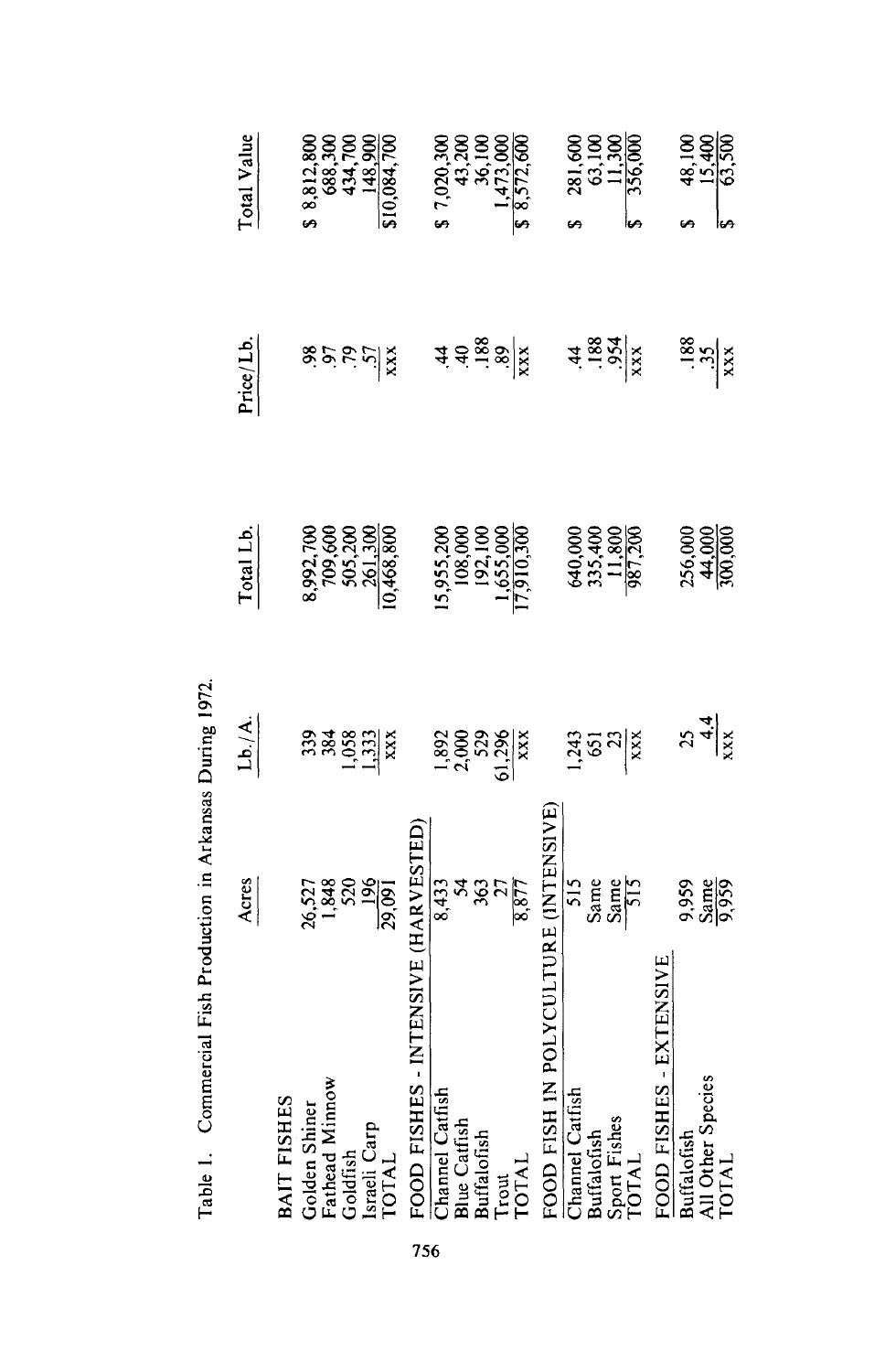| \$21,332,200<br>94,900<br>\$20,983,600   | Price/Lb.<br>.44<br>ទ្ធនិងន្ត្រី<br>ខ្លួននាំ | 213,000<br>200,000<br>50,000<br>10,000<br>473,000<br>Total Lb.<br>215,700 | i<br>$\mathbf{I}$<br>$\frac{1}{x}$                                                                                                                    | ALS (Intensive and Extensive & Fee-fishing)<br>40,064<br>I<br>51,072<br>i<br>၊ြ | Koi Carp<br>Fancy Goldfish<br>White Amur<br>Mixed Tropical Fish<br>TOTAL<br>TOTALS (Intensive)<br><b>CAGE CULTURE</b><br><b>OVERALL TOT</b><br>Channel Catfish |
|------------------------------------------|----------------------------------------------|---------------------------------------------------------------------------|-------------------------------------------------------------------------------------------------------------------------------------------------------|---------------------------------------------------------------------------------|----------------------------------------------------------------------------------------------------------------------------------------------------------------|
|                                          |                                              |                                                                           |                                                                                                                                                       |                                                                                 |                                                                                                                                                                |
|                                          |                                              |                                                                           |                                                                                                                                                       |                                                                                 |                                                                                                                                                                |
|                                          |                                              |                                                                           | 16,385                                                                                                                                                | $\mathbf{L}$                                                                    | <b>SPECIALTY CULTURES</b>                                                                                                                                      |
| \$1,794,500                              |                                              | 34,258,800<br>300,000<br>24,000<br>250,000<br>34,834,800                  |                                                                                                                                                       | $rac{158}{4}$                                                                   |                                                                                                                                                                |
| $1,747,200$<br>15,000<br>4,800<br>27,500 | $588 - 18$                                   |                                                                           |                                                                                                                                                       | $\infty$                                                                        |                                                                                                                                                                |
|                                          |                                              | Total No                                                                  | $\frac{431}{12}$<br>$\frac{22}{12}$<br>$\frac{12}{12}$<br>$\frac{12}{12}$<br>$\frac{44}{15}$<br>$\frac{46}{15}$<br>$\frac{66}{15}$<br>$\frac{66}{15}$ | 1,540                                                                           | FINGERLINGS<br>Channel Catfish<br>Blue Catfish<br>White Catfish<br>Trout<br>TOTAL                                                                              |
| 271,300<br>13,800<br>285,100             | .60<br>$\frac{60}{\text{xxx}}$<br>Price/Ea   | 452,100<br>23,000<br>475,100                                              |                                                                                                                                                       | $\frac{5}{1,049}$                                                               | Sport Fishes<br>TOTAL                                                                                                                                          |
|                                          |                                              |                                                                           |                                                                                                                                                       |                                                                                 | Channel Catfish<br>FEE-FISHING                                                                                                                                 |

757

 $\sim$   $\epsilon$